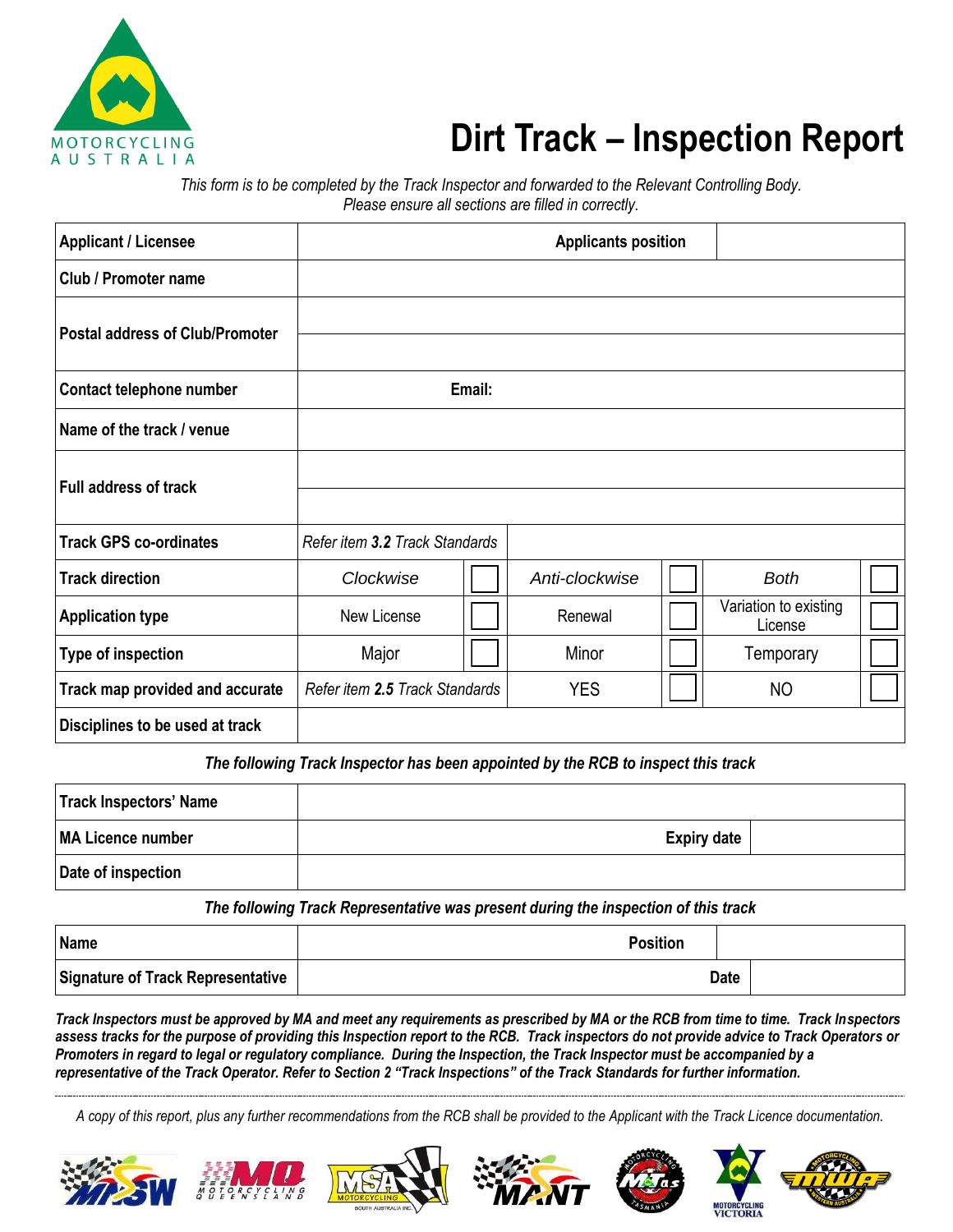|                       | <b>Inspection Guideline</b>                                                   |            |
|-----------------------|-------------------------------------------------------------------------------|------------|
| <b>Satisfactory</b>   | The item complies to the Track Standards                                      | $=$ tick 1 |
| Unsatisfactory        | The item does not comply with the Track Standards - a T.R.A must be completed | $=$ tick 2 |
| <b>Not Applicable</b> | The item does not apply to this track or is not required                      | = tick N/A |

*I have examined the following areas where they are applicable to the track. The items that are satisfactory are listed in column one (1). Items listed in column two (2), are not satisfactory may require action before licensing is approved.*

| Please place a tick in the relevant box identified as Satisfactory (1), Unsatisfactory (2) or Not Applicable (N/A) |                                                                                              |   |                         |     |
|--------------------------------------------------------------------------------------------------------------------|----------------------------------------------------------------------------------------------|---|-------------------------|-----|
| Section #                                                                                                          | <b>Description</b>                                                                           | 1 | $\overline{\mathbf{2}}$ | N/A |
|                                                                                                                    | <b>MINIMUM OPERATIONAL STANDARDS</b>                                                         |   |                         |     |
| 4.1                                                                                                                | <b>Emergency Procedures: EMP Sighted,</b>                                                    |   |                         |     |
| 4.2                                                                                                                | Safety for participants during a meeting: refer to Track Operator and/or Promoter            |   |                         |     |
| 4.3                                                                                                                | First Aid: Medical and First Aid requirements for this discipline                            |   |                         |     |
| 4.4                                                                                                                | Fire Precautions: must be adequate in all areas                                              |   |                         |     |
| 4.5                                                                                                                | Provision of Fuel: minimum standards for "suppliers" of fuel                                 |   |                         |     |
| 4.6                                                                                                                | Environment: refer to local and MA policy                                                    |   |                         |     |
| 4.7.1                                                                                                              | Paddock Area & Track Access: Paddock for participants.                                       |   |                         |     |
| 4.7.2                                                                                                              | Paddock Area & Track Access: Flat, access, signage and fencing                               |   |                         |     |
| 4.7.3                                                                                                              | Paddock Area & Track Access: Adjacent fencing                                                |   |                         |     |
| 4.7.4                                                                                                              | Paddock Area & Track Access: Waiting/Collecting area.                                        |   |                         |     |
| 4.7.5                                                                                                              | Paddock Area & Track Access: Multiple circuit waiting/collecting areas.                      |   |                         |     |
| 4.7.6                                                                                                              | Paddock Area & Track Access: Extra paddocks or refuelling points.                            |   |                         |     |
| 4.7.7                                                                                                              | Paddock Area & Track Access: Emergency vehicle access routes.                                |   |                         |     |
| 4.8                                                                                                                | Legal and Regulatory Compliance (refer to Track Operator and/or Promoter)                    |   |                         |     |
| 4.9                                                                                                                | Notices to the public: Fixing, public roads, spectators, disabled and literacy issues.       |   |                         |     |
| 4.9.1                                                                                                              | Notices to the public: Warning to the Public notices                                         |   |                         |     |
| 4.9.2                                                                                                              | Notices to the public: Prohibited Area notices.                                              |   |                         |     |
| 4.9.3                                                                                                              | Notices to the public: Warning notices, Alcohol in Pit area.                                 |   |                         |     |
| 4.9.4                                                                                                              | Notices to the public: Animals and Guide Dogs                                                |   |                         |     |
| 4.9.5                                                                                                              | Notices to the public: Pit Area - Riding, Smoking, Footwear and directional signs            |   |                         |     |
| 4.9.6                                                                                                              | Notices to the public: Suggested additional signage                                          |   |                         |     |
| 4.10                                                                                                               | Rider Information Signs: Track plan, emergency routes, first aid posts, toilets etc.         |   |                         |     |
| 4.11                                                                                                               | Landline / Mobile telephone                                                                  |   |                         |     |
| 4.16                                                                                                               | <b>Track Control - Light Systems</b>                                                         |   |                         |     |
| 4.17                                                                                                               | Parking                                                                                      |   |                         |     |
|                                                                                                                    | DIRT TRACK MODULE STANDARDS                                                                  |   |                         |     |
| 11.1.1                                                                                                             | <b>Applications - Track Map/s</b>                                                            |   |                         |     |
| 11.2                                                                                                               | Track layout: Includes L and R bends, designed for all grades of riders, safety and drainage |   |                         |     |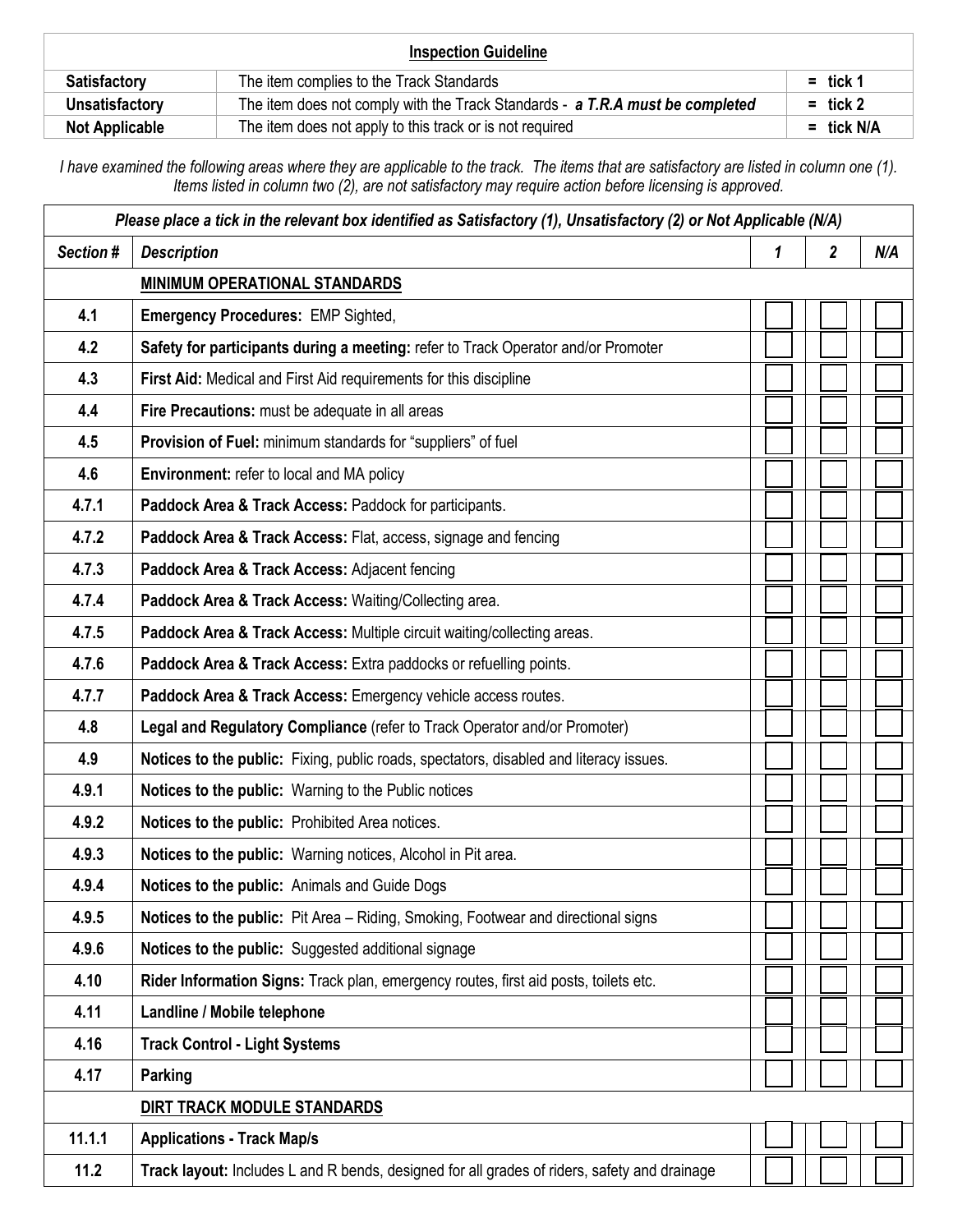| 11.2.1          | Length: Measured<br>Type:<br>metres                                                   |  |  |  |
|-----------------|---------------------------------------------------------------------------------------|--|--|--|
| 11.2.2          | Width: Measured<br>Type:<br>metres                                                    |  |  |  |
| 11.2.3          | <b>Banking: constant over full width</b>                                              |  |  |  |
| 11.2.4          | <b>Surface: venue exemptions, oiling and dressing</b>                                 |  |  |  |
| 11.2.5          | Maintenance: preservation/restoration                                                 |  |  |  |
| 11.2.6          | Flag Marshalling points - must comply with ALL requirements                           |  |  |  |
| 11.2.7          | Pit board area: prohibited                                                            |  |  |  |
| 11.2.8          | Lighting: Minimum standard, measured at the track surface, placement and installation |  |  |  |
| 11.2.9          | Paddock: adequate                                                                     |  |  |  |
| 11.2.10         | Washing zone for Motorcycles: local laws, designation, protection, signage            |  |  |  |
| 11.2.11         | <b>Controlled Crossings: Management</b>                                               |  |  |  |
| 11.3.1          | Public and Rider Safety: First and Second line of protection, neutral zone.           |  |  |  |
| 11.3.2          | Safety fence, 1LoP: Construction, height, tyre walls, run off and facing              |  |  |  |
| 11.3.2.1        | Tyre Walls post 1 Jan 2012: Facings, construction and height.                         |  |  |  |
| 11.3.2.2        | Timber Planked Fences: Construction and height.                                       |  |  |  |
| 11.3.2.3        | Plywood fences: Construction and height                                               |  |  |  |
| 11.3.2.4        | Industrial rubber belting fences: Height and support                                  |  |  |  |
| 11.3.2.5        | <b>Concrete walls: Construction and height</b>                                        |  |  |  |
| 11.3.3          | Safety Barriers on Temporary Tracks (Flat Track): Alternative options.                |  |  |  |
| 11.3.4          | Spectator Fence, 2LoP: Suitability, dimensions, legislation and signage.              |  |  |  |
| 11.3.5          | Neutral zone: Dimensions, obstacles and lighting poles                                |  |  |  |
| 11.3.6          | Protection from Hazards: Requirement, type and minimum height                         |  |  |  |
| 11.4.1          | Infield: Level, obstacles/structures, vehicles and track markers                      |  |  |  |
| 11.4.2          | Infield advertising signs: Construction, position and dimensions                      |  |  |  |
| 11.5.1          | <b>Track Density: Measurement</b>                                                     |  |  |  |
| 11.6.1          | Marking of the outer edge: Defined and public safety                                  |  |  |  |
| 11.6.2          | Marking of the inside edge: Durability, type, dimension and safety.                   |  |  |  |
|                 | <b>OTHER OBSERVATIONS</b> (if relevant)                                               |  |  |  |
| 11a             | Toilet facilities: Clean and in working order for spectators and competitors          |  |  |  |
| 11 <sub>b</sub> | Machine Examination / Scrutineering Area: Location _                                  |  |  |  |
| 11c             | Public Address System: (pits / spectators)                                            |  |  |  |
| 11d             | Timing Facilities: Location                                                           |  |  |  |
| 11e             | Medical Centre / First aid room facilities: as per MoMS                               |  |  |  |
| 11f             | <b>Emergency Equipment: Including fire prevention</b>                                 |  |  |  |
| 11g             | Marshal Flags: condition, colors, amount                                              |  |  |  |
|                 | <b>ANY OTHER ITEMS OF NOTE</b> (please list on separate page and attach to report)    |  |  |  |